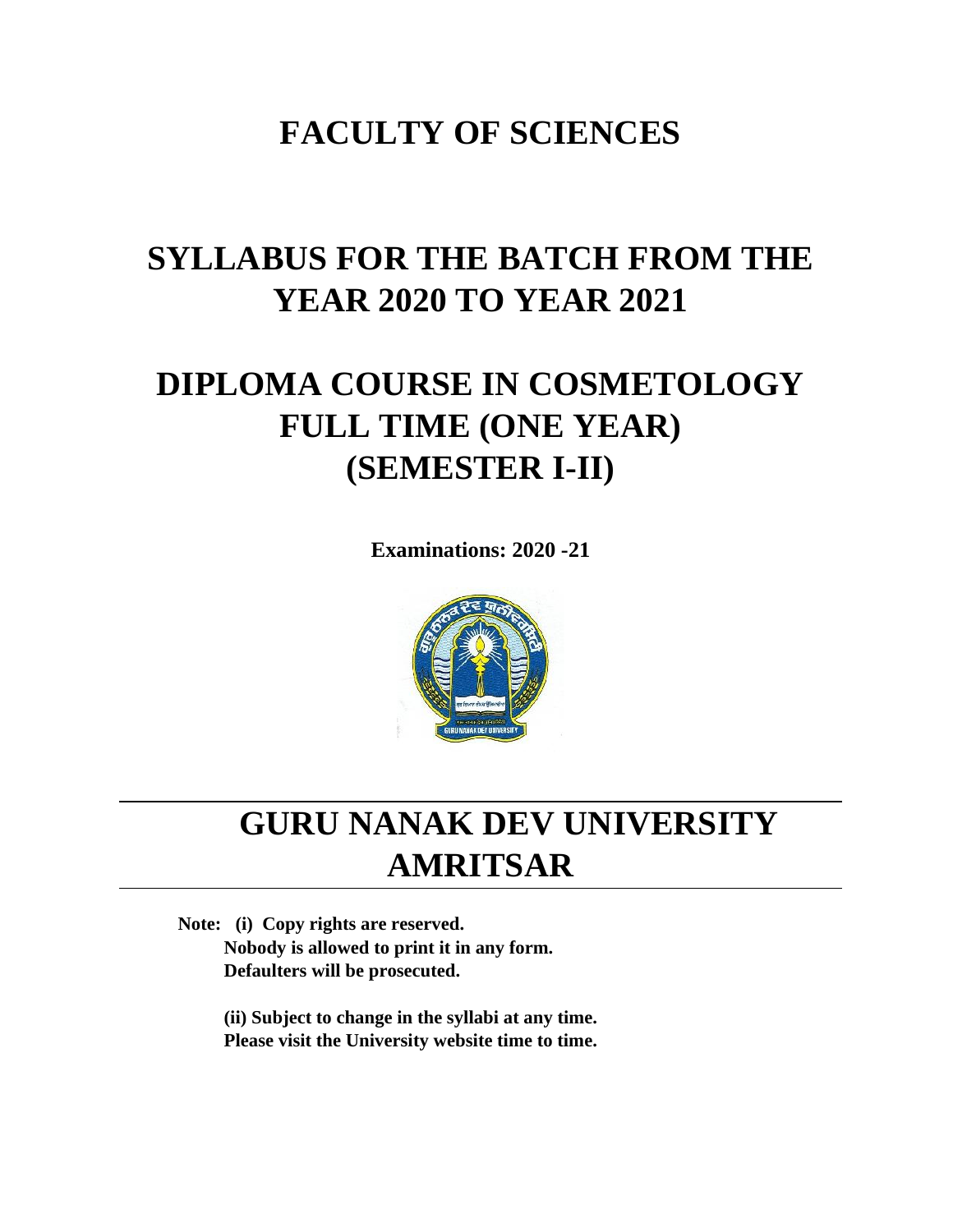# DIPLOMA COURSE IN COSMETOLOGY (1 Yr.) ( FULL TIME) (SEMESTER SYSTEM) **SYLLABUS FOR THE BATCH FROM THE YEAR 2020 TO YEAR 2021**

# **Scheme**

**Semester–I**

| <b>NAME OF PAPER</b> | <b>TIME</b> | NO. OF       | <b>MARKS</b> | <b>TOTAL</b> |
|----------------------|-------------|--------------|--------------|--------------|
|                      |             | <b>PAPER</b> |              |              |
| $1.$ (Theory)-I      | 3 hrs       | One          | 50           | 50           |
| $2.$ (Theory)-II     | 3 hrs       | One          | 50           | 50           |
| 3. (Practical)-I     | 3 hrs       | One          | 50           | 50           |
| 4. (Practical)-II    | 3 hrs       | One          | 50           | 50           |
|                      |             |              |              | - - -        |

**TOTAL 200**

**Scheme of studies**

| $1.$ (Theory)-I   | 4 periods/weeks       |
|-------------------|-----------------------|
| $2.$ (Theory)-II  | 4 periods/weeks       |
| 3. (Practical)-I  | 8 periods/weeks       |
| 4. (Practical)-II | 8 periods/weeks       |
| <b>Total</b>      | 24 lectures in a week |

**Semester–II**

| <b>NAME OF PAPER</b> | <b>TIME</b> | NO. OF       | <b>MARKS</b> | <b>TOTAL</b> |
|----------------------|-------------|--------------|--------------|--------------|
|                      |             | <b>PAPER</b> |              |              |
| $1.$ (Theory)-I      | 3 hrs       | One          | 50           | 50           |
| 2. (Theory)-II       | 3 hrs       | One          | 50           | 50           |
| 3. (Practical)-I     | 3 hrs       | One          | 50           | 50           |
| 4. (Practical)-II    | 3 hrs       | One          | 50           | 50           |
|                      |             |              |              |              |

**TOTAL 200**

**Scheme of studies**

| $1.$ (Theory)-I   | 4 periods/weeks       |
|-------------------|-----------------------|
| $2.$ (Theory)-II  | 4 periods/weeks       |
| 3.(Practical)-I   | 8 periods/weeks       |
| 4. (Practical)-II | 8 periods/weeks       |
| Total             | 24 lectures in a week |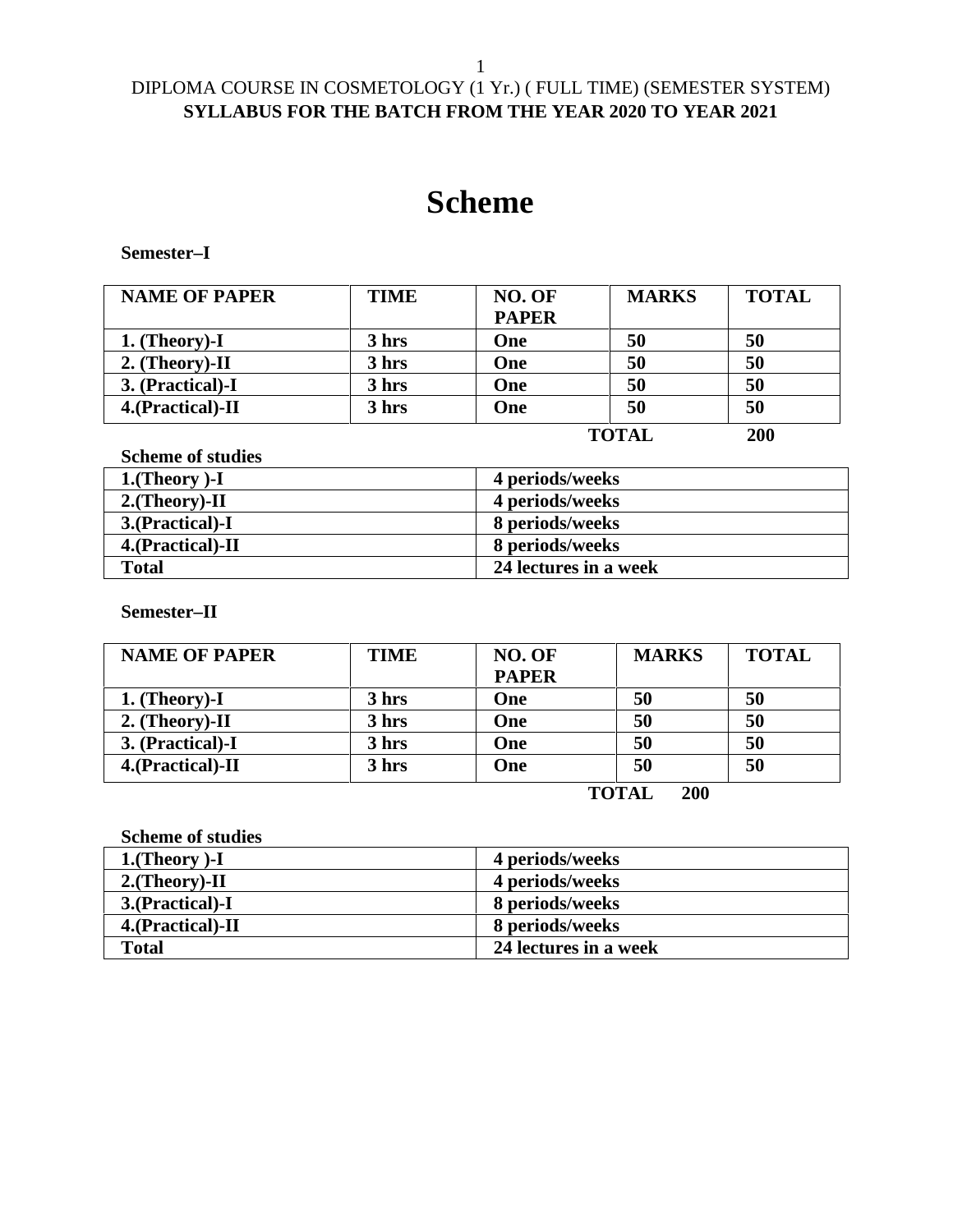#### **THEORY-I**

**Time: 3 hrs Max. Marks: 50** 

#### **Instructions for the Paper Setters:**

Eight questions of equal marks (Specified in the syllabus) are to be set, two in each of the four Sections (A-D). Questions may be subdivided into parts (not exceeding four). Candidates are required to attempt five questions, selecting at least one question from each Section. The fifth question may be attempted from any Section.

#### **OBJECTIVES**

### **To create awareness about Cosmetology & Personal Grooming To impart knowledge about Make-up & Hair Removing**

#### **SECTION-A**

#### **1. COSMETOLOGY: -**

- Aims and objectives
- Importance

# **2. PERSONAL GROOMING: -**

- Care of yourself: Mouth ,Teeth, Eyes, Ears, Feet, Removing body hair, Nails and hand care, Care of Clothing.
- Visual poise:- Standing , Sitting and Walking.
- Basic table manners.
- How to get into a car.
- How to carry accessories.
- Wardrobe Planning.

#### **SECTION-B**

# **3. SKIN: -**

- Structure of skin.
- Functions of skin.
- Common skin problems (acne, pigmentation, wrinkles, black heads)
- Skin types and skin analysis.
- Describe the melanin.

# **4. FACIALS: -**

- Benefits of massage.
- Massage methods.
- Massaging techniques.
- Plain facial.
- Facial treatment of acne, pigmentation, wrinkles, black heads removing with natural herbs/ingredients.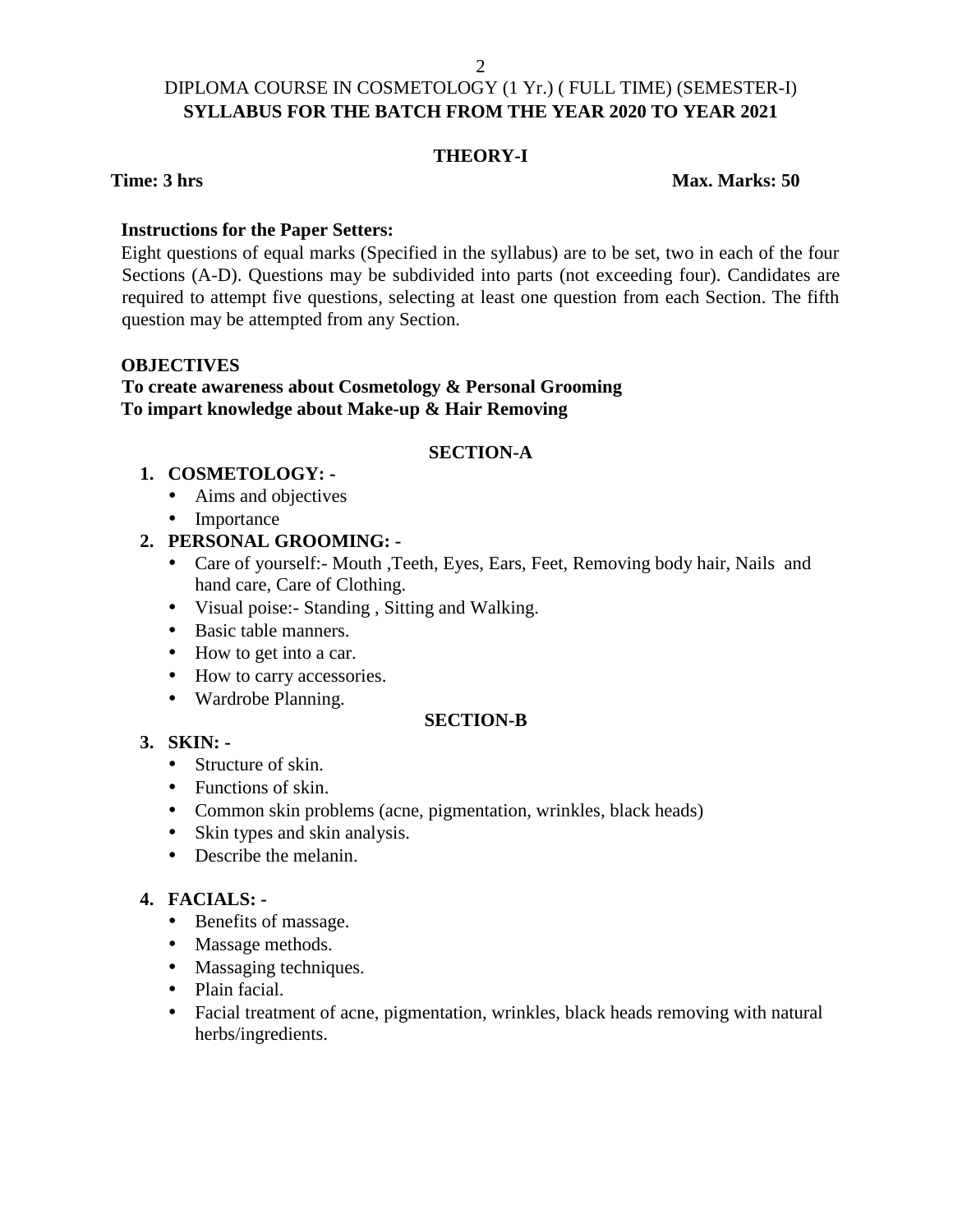# DIPLOMA COURSE IN COSMETOLOGY (1 Yr.) ( FULL TIME) (SEMESTER-I) **SYLLABUS FOR THE BATCH FROM THE YEAR 2020 TO YEAR 2021**

## **SECTION-C**

#### **5. BASIC MAKE-UP STEPS: -**

- Base make-up.
- Base make-up according to day/night.
- Facial shape analysis.
- Casual and formal make-up.
- Make-up according to weather, occasion and with matching dress.

### **SECTION-D**

#### **6. HAIR REMOVING METHOD: -**

- Waxing.
- Threading/ tweezing.
- Bleaching.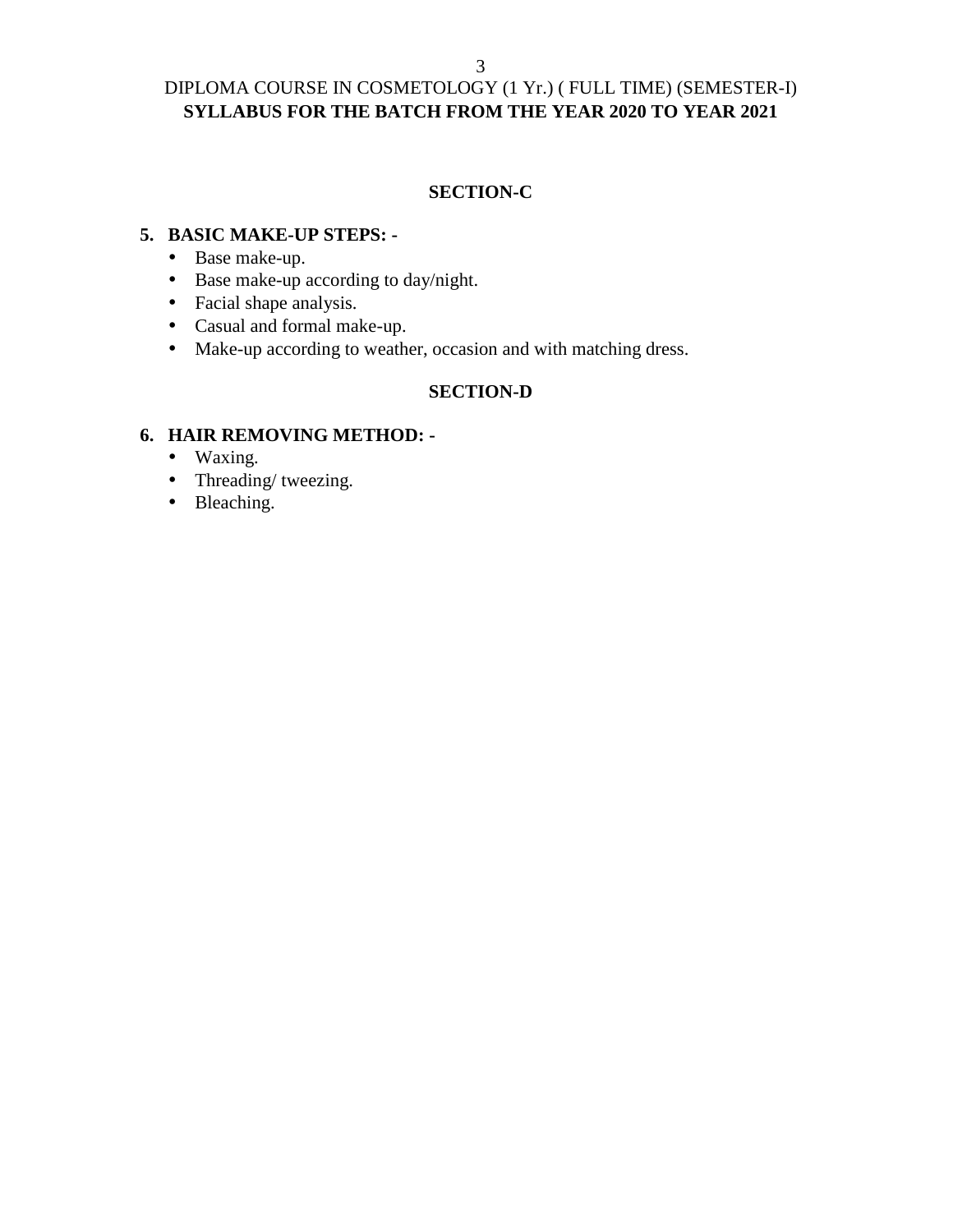#### **THEORY-II**

#### **Time: 3 hrs Max. Marks: 50**

#### **Instructions for the Paper Setters:**

Eight questions of equal marks (Specified in the syllabus) are to be set, two in each of the four Sections (A-D). Questions may be subdivided into parts (not exceeding four). Candidates are required to attempt five questions, selecting at least one question from each Section. The fifth question may be attempted from any Section.

#### **OBJECTIVES**

### **To create awareness about Body Fitness with Yoga To impart knowledge about Hair & Hair Shaping**

#### **SECTION-A**

#### **1. YOGA: -**

- (a) Benefits of yoga, Rules of yoga.
- (b) Benefits of aerobics.

#### **SECTION-B**

#### **2. YOGA ASANS: -**

- (a) Shav asana (f) Dhanur asana
- (b) Gomukh asana (g) Chakar asana
- (c) Vajar asana (h) Tar asana
- 
- 
- 
- 
- (d) Bhujang asana (i) Pashchimottan asana
- (e) Hala asana (j) Pawan mukt asana

#### **SECTION-C**

#### **3. HAIR: -**

- (a) Structure of hair.
- (b) Hair disorders (Dandruff, Aleopecia, Hair fall, White hair, Head lice).
- (c) Hair growth and replacement.

#### **SECTION-D**

#### **4. HAIR SHAPING WITH HAIR CUT:-**

- (a) Sectioning of hair.
- (b) Preparation of hair cut.
- (c) Technique of hair cut.
- (d) Basic hair cut like trimming, U-cut, V-cut, feather cut, layers and razor cut.

# **EQUIPMENT SANITIZING BRUSHES, COMBS**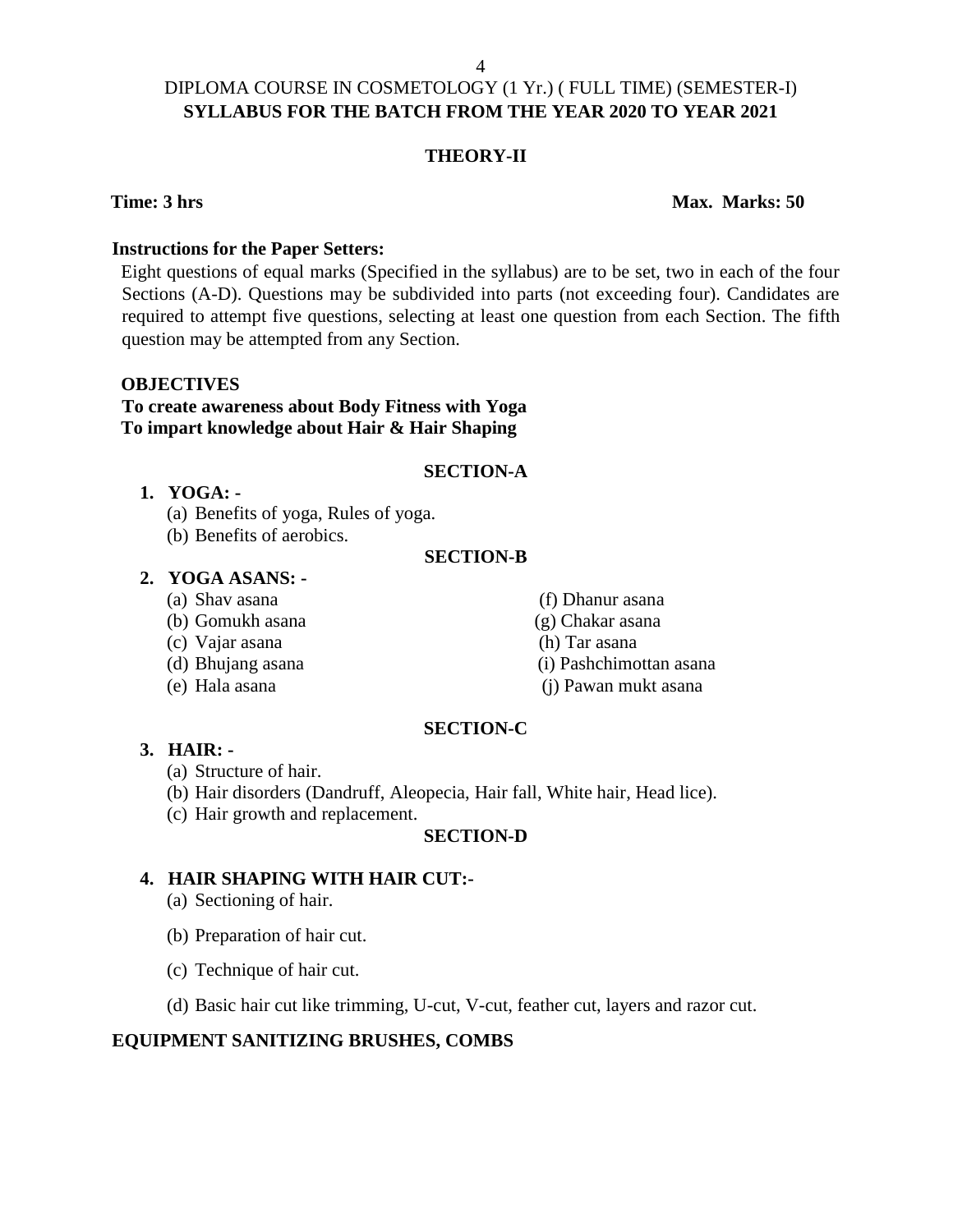## **PRACTICAL-I**

**Time: 3 hrs Max. Marks: 50 File Work - 10 Marks**

### **Viva - 5 Practical – 35**

#### **Instructions:- Paper will be set on the spot by the examiner.**

#### **1. MASSAGE:-**

- (a) Benefits of massage.
- (b) Massage methods.
- (c) Massaging techniques.

#### **2. FACIAL:-**

- (a) Preparation of facial
- (b) Skin analysis
- (c) Plain facial.
- (d) Different facial for different skin type and different skin problems:-
	- Black head removing.
	- Application of thermo pack.
- (e) Facial with natural herbs and ingredients.
- (f) Treatment of acne, pigmentation, wrinkles.
- (g) Vegetable peeling.

### **3. REMOVING BODY HAIR:-**

- (a) Waxing , Tweezing ,Threading.
- (b) Use of chemical applicators.
- (c) Bleaching.

#### **4. MAKE-UP:-**

- (a) Analysis of facial shape.
- (b) Base make-up according to day/night, weather, occasion and according to dress.
- (c) Casual and formal make-up.
- (d) How to choose correct make-up.
- (e) Applications of different type of base make-up.

#### **5. MEHNDI:-**

- (a) Arabian mehndi.
- (b) Simple mehndi.
- (c) Bridal mehndi.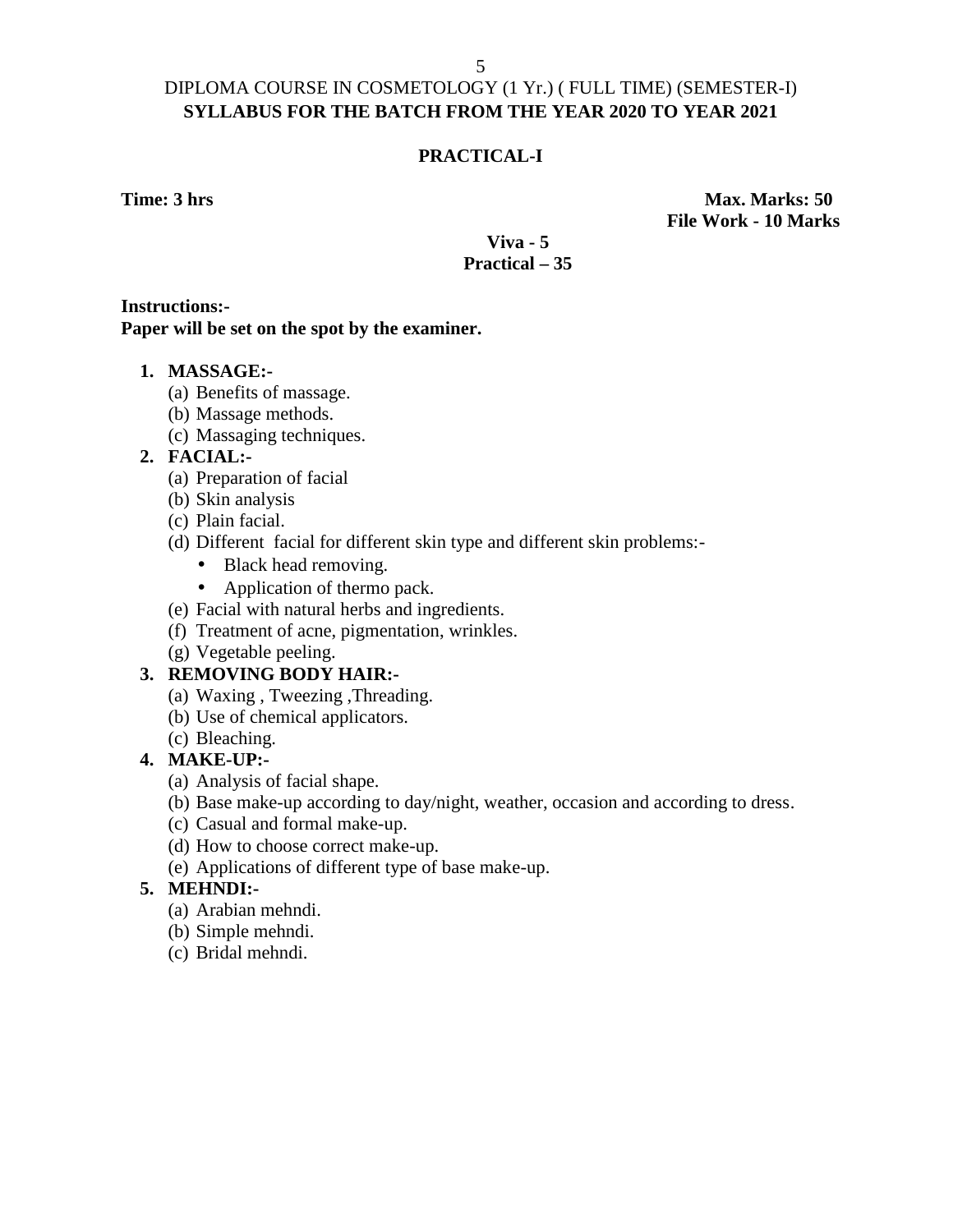#### **PRACTICAL-II**

**Time: 3 hrs Max. Marks: 50 File Work - 10 Marks**

#### **Viva - 5 Practical – 35**

#### **Instructions:- Paper will be set on the spot by the examiner.**

#### **1. YOGA ASAN:-**

- (a) Shav asana (f) Dhanur asana
- (b) Gomukh asana (g) Chakar asana
- 
- (d) Bhujang asana (i) Pashchimottan asana
- (e) Hala asana (j) Pawan mukt asana

#### **2. HAIR CARE:-**

(a) Shampooing – Procedure, Types of shampoo.

(b) Scientific brushing on wet hair.

#### **3. SCALP TREATMENT, APPLYING MASK, CONDITIONERS.**

- (a) Scientific brushing on different types of hair.
- (b) Scalp manipulations.
- (c) Scalp treatment( lice, hair treatment)
- (d) Dandruff treatment.
- (e) Removing of splitants.

#### **4. HAIR SHAPING:-**

- (a) Blow dry.
- (b) Temporary Straightning.
- (c) Crimping.
- (d) Different style of hair curls.

#### **5. USE OF SPRAY, GEL, MOUSSE, VOLUMIZERS ETC.**

#### **6. HAIR CUTS:-**

- (a) Hair Sectioning (Basic)
- (b) Hair Sectioning acc. To different basic hair cuts.
- (c) Preparation of hair cut.
- (d) Basic hair cut like trimming, U-cut, V-cut, feather cut, layers and razor cut.
- (c) Vajar asana (h) Tar asana
	-
	-
	-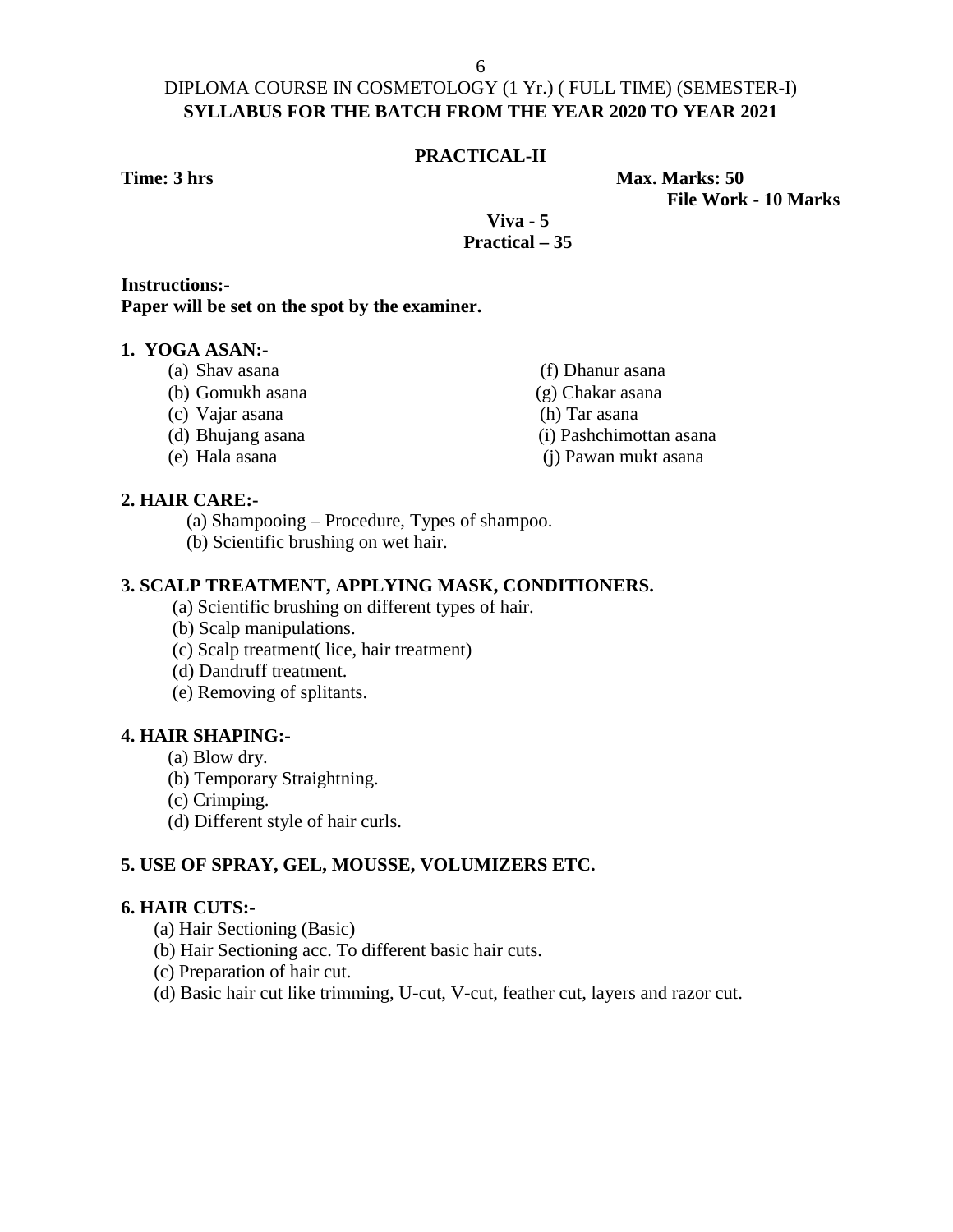# DIPLOMA COURSE IN COSMETOLOGY (1 Yr.) ( FULL TIME) (SEMESTER-II) **SYLLABUS FOR THE BATCH FROM THE YEAR 2020 TO YEAR 2021**

#### **THEORY-I**

#### **Time:- 3 hrs Max. Marks:- 50**

#### **Instructions for the Paper Setters:**

Eight questions of equal marks (Specified in the syllabus) are to be set, two in each of the four Sections (A-D). Questions may be subdivided into parts (not exceeding four). Candidates are required to attempt five questions, selecting at least one question from each Section. The fifth question may be attempted from any Section.

#### **OBJECTIVES**

#### **To impart knowledge about Hand Care & Make-up**

#### **SECTION-A**

#### 1. **NAILS: -**

- (a) Structure of nails.
- (b) Disorders and diseases of nails.
- (c) Nail spa.
- (d) Nail art.

#### **SECTION-B**

#### 2. **EYES: -**

- (a) Care of eyes.
- (b) Exercise of eyes.
- (c) Eye brow shaping.
- (d) Different type of make-up(dramatic make-up, smoky make-up, winged make-up)
- (e) Applications of fake eye lashes.
- (f) Eye treatment with home remedies.

#### **SECTION-C**

#### 3. **CARE OF HAND AND FEET: -**

(a) Method of Pedicure and Manicure.

#### **SECTION-D**

#### 4. **MAKE-UP: -**

- (a) Art of camouflage, Products and application.
- (b) Engagement make-up.
- (c) Bridal make-up.
- (d) Correct make-up of eyes, nose, cheeks, jaw line, lip line.
- (e) Reception make-up.
- (f) Dupatta Setting.
- (g) Sari Drapping.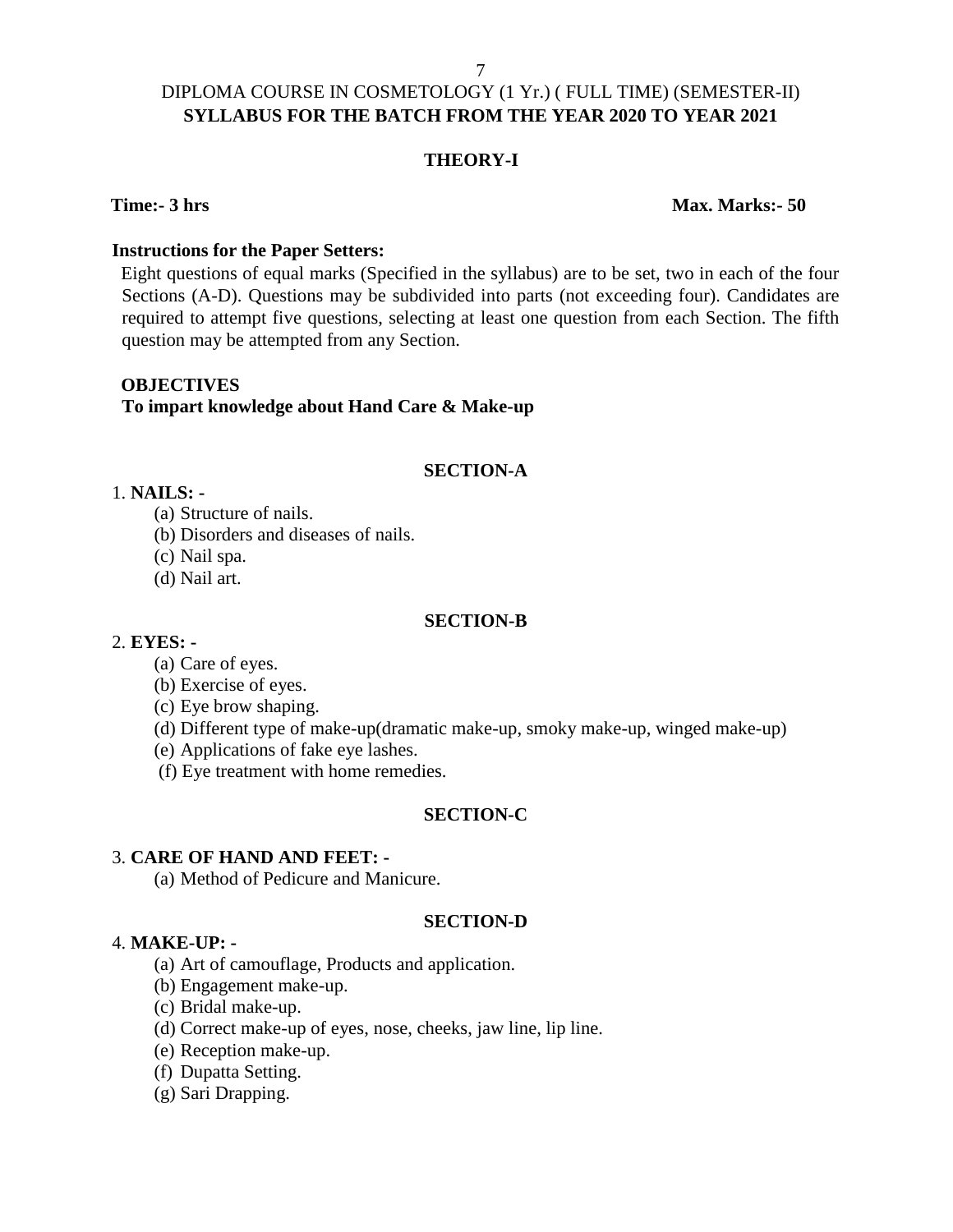# DIPLOMA COURSE IN COSMETOLOGY (1 Yr.) ( FULL TIME) (SEMESTER-II) **SYLLABUS FOR THE BATCH FROM THE YEAR 2020 TO YEAR 2021**

#### **Theory-II**

**Time: 3 hrs Max. Marks: 50**

#### **Instructions for the Paper Setters:**

Eight questions of equal marks (Specified in the syllabus) are to be set, two in each of the four Sections (A-D). Questions may be subdivided into parts (not exceeding four). Candidates are required to attempt five questions, selecting at least one question from each Section. The fifth question may be attempted from any Section.

#### **OBJECTIVES Value of Nutrition & Colours To impart knowledge about Advance Techniques & Salon Management**

## **SECTION-A**

#### **1. NUTRITION:-**

- Rule of nutrition: Protein, Carbohydrates, Fats, Minerals, Vitamin A, B, C, B- Complex, B3 and their food sources.
- Basic five food groups.

#### **SECTION-B**

#### **2. HAIR COLORING:-**

- Globle coloring.
- Hair streaking.
- Method of color mixing.
- Method of color applications.
- Color cutting.
- Heena applications.

#### **SECTION-C**

#### **3. HEAD MASSAGE:-**

- Technique of head massage.
- Hair problem treatments with natural masks and packs.

### **4. HAIR REPAIR TREATMENT AFTER THE USE OF CHEMICALS:-**

- Hair Spa.
- Deep Conditioning.
- Hair Polishing.

#### **SECTION-D**

#### **5. USE OF ADVANCED TECHNIQUES ON THE HAIR:-**

- Rebonding
- Perming.

#### **6. SALON MANAGEMENT:-**

- Qualities and duties of salon management.
- Common equipments used in salon.
- Planning and layout of salon.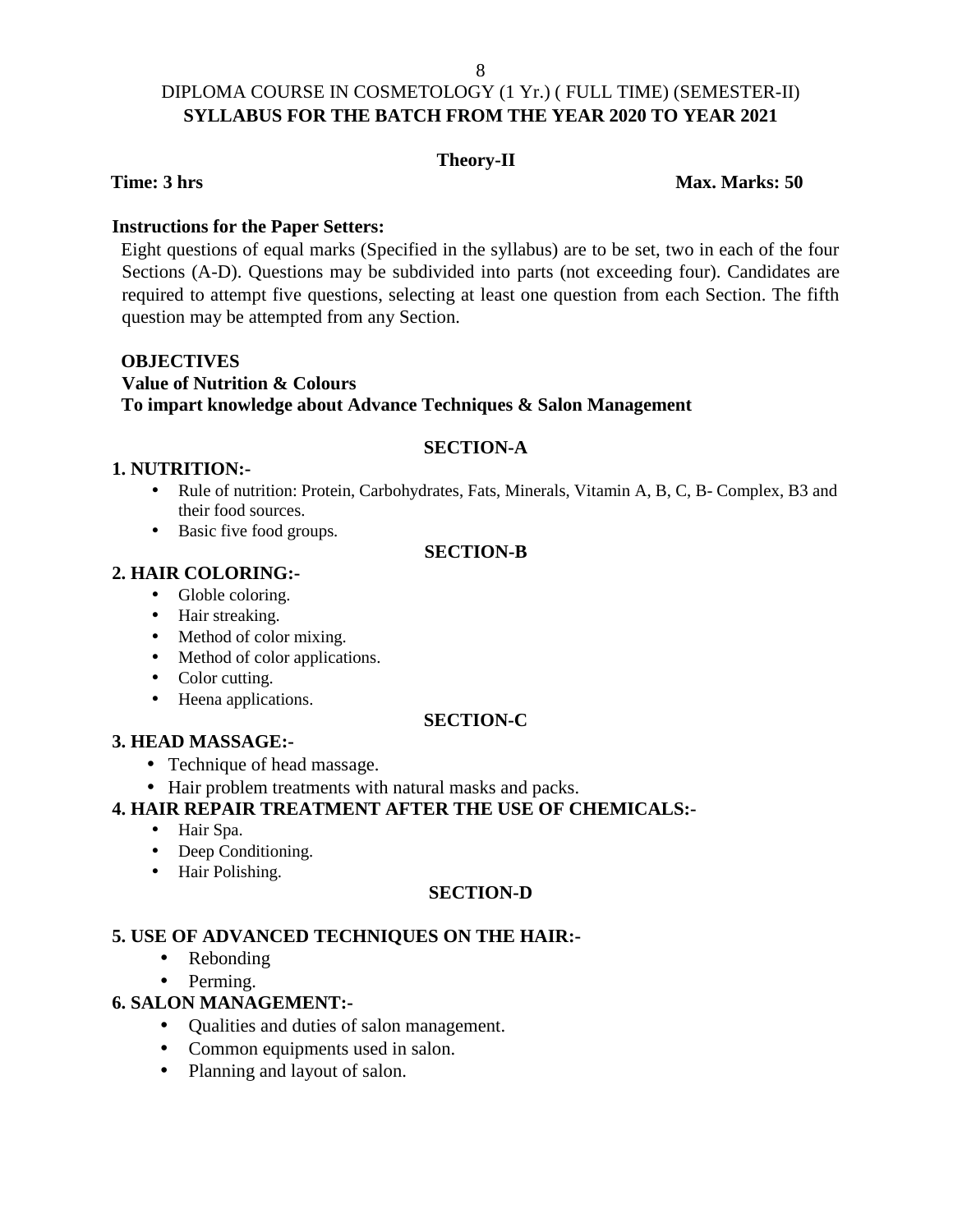### **PRACTICAL-I**

**Time: 3 hrs Max. Marks: 50 File Work - 10 Marks Viva - 5 Practical – 35**

### **Instructions:- Paper will be set on the spot by the examiner.**

#### **1. NAILS CARE:-**

- (a) Manicure.
- (b) Hot oil manicure.
- (c) Nail art.
- (d) Pedicure.
- (e) French manicure.
- (f) Artificial nails.
- (g) Nail mending,

#### **2. EYE CARE AND EYE MAKE-UP:-**

- (a) Eye exercise, eye treatments .
- (b) Eye brow shaping.
- (c) Simple eye make-up.
- (d) Fashion eye make-up:- Dramatic, smoky eye, winged eye make-up.
- (e) Applications of fake eye lashes.

#### **3. SKIN TREATMENTS WITH GALVANIC AND HIGH FREQUENCY.**

#### **4. PROFESSIONAL MAKE-UP.**

#### **5. FULL MAKE-UP ACCORDING TO WEDDING FUNCTION:-**

- (a) Engagement make-up.
- (b) Bridal make-up.
- (c) Reception make-up.

#### **6. CORRECTIVE MAKE-UP OF:-**

- (a) Eyes, Nose, Cheeks, Jaw line, Lip line.
- (b) Dupatta setting.
- (c) Sari drapping.